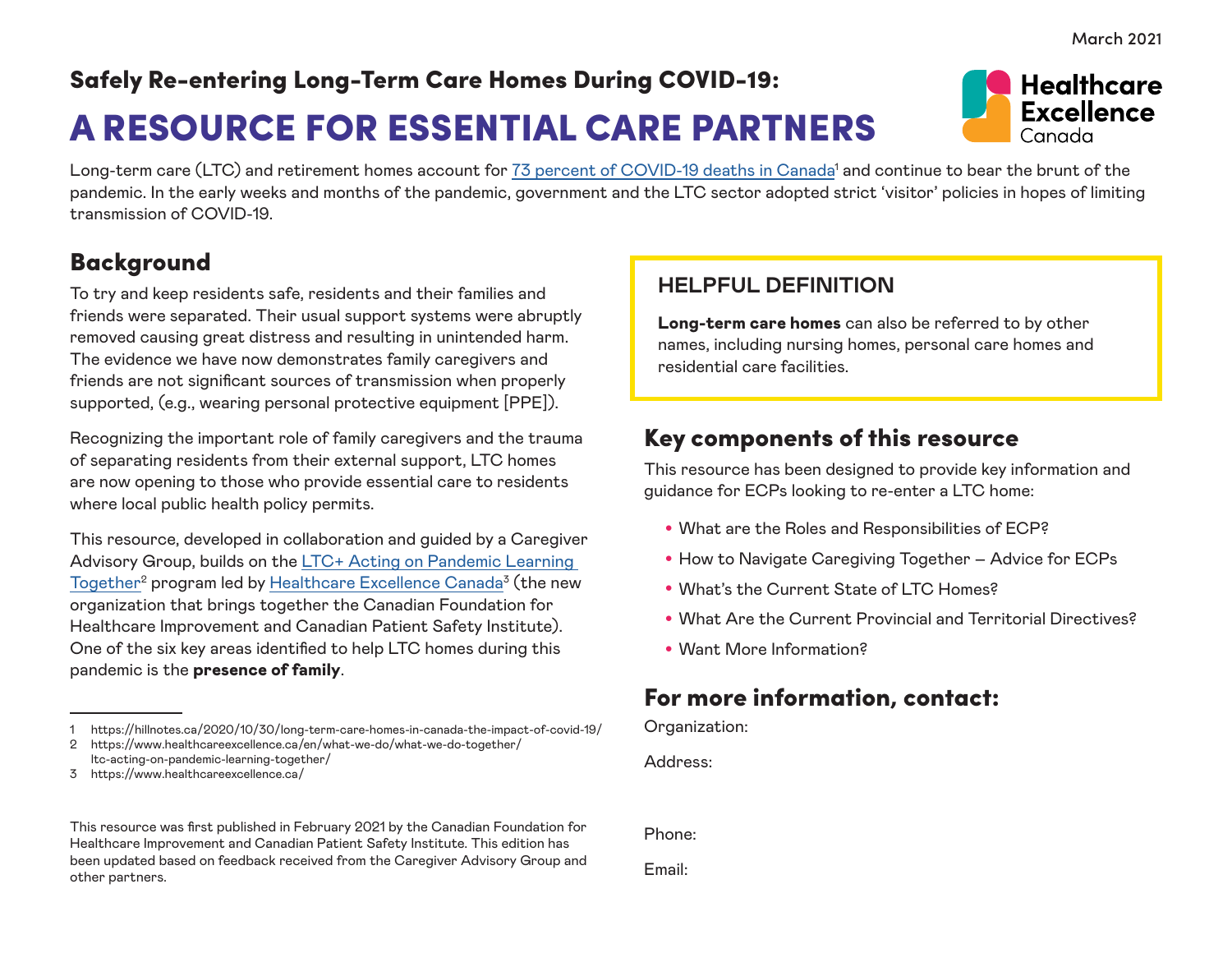### How can you use this resource?

This resource is designed for essential care partners (ECPs) looking for information and guidance to re-enter LTC homes safely. You do not need to read it front to back, but can go to the sections that you are most interested in. There is also a printer-friendly version if you prefer.

This resource provides general information and guidance, but ECPs are encouraged to be in regular communication with their LTC home. Guidance and rules change frequently and the LTC home itself is your best resource.

This resource has been developed for LTC home settings in general and it cannot cover all the differences found across provinces and territories or within LTC homes. There is diversity in LTC homes and residents, including:

- Type of LTC homes (e.g., public, non-profit and for-profit)
- Location of LTC homes (e.g., urban, rural and northern)
- Types of conditions residents live with
- Staff, residents and families of LTC homes (e.g., culture, language, religion and ethnicity)
- Individualized resident care plans

Some of this information may be useful for ECPs who provide care to residents in supportive/assisted living or independent living.

## Guiding principles

A report by the [Canadian Institute for Health Information](https://www.cihi.ca/en/1-in-3-unpaid-caregivers-in-canada-are-distressed) (CIHI)<sup>4</sup> confirms that 96 percent of people receiving long-term home care have an unpaid caregiver who provides an average of 38 hours of care per week. It is estimated that caregivers in Canada contribute up to  $$24$  billion annually<sup>5</sup> in unpaid care to patients in hospital, and residents in LTC, home care and other congregate care settings. ECPs:

- Are assets to LTC homes
- Can be educated on how to safely enter LTC homes during a pandemic and should be provided the appropriate tools and resources to do so
- Have a vital role in supporting and sustaining the quality of life and dignity for residents
- Are an important part of the resident's care team and support their care plan
- Can work with LTC providers and build the trust needed to work together safely.

<sup>4</sup> https://www.cihi.ca/en/1-in-3-unpaid-caregivers-in-canada-are-distressed

<sup>5</sup> https://www.cbc.ca/radio/whitecoat/more-support-needed-for-unpaid-caregivers-in-canada-1.5041440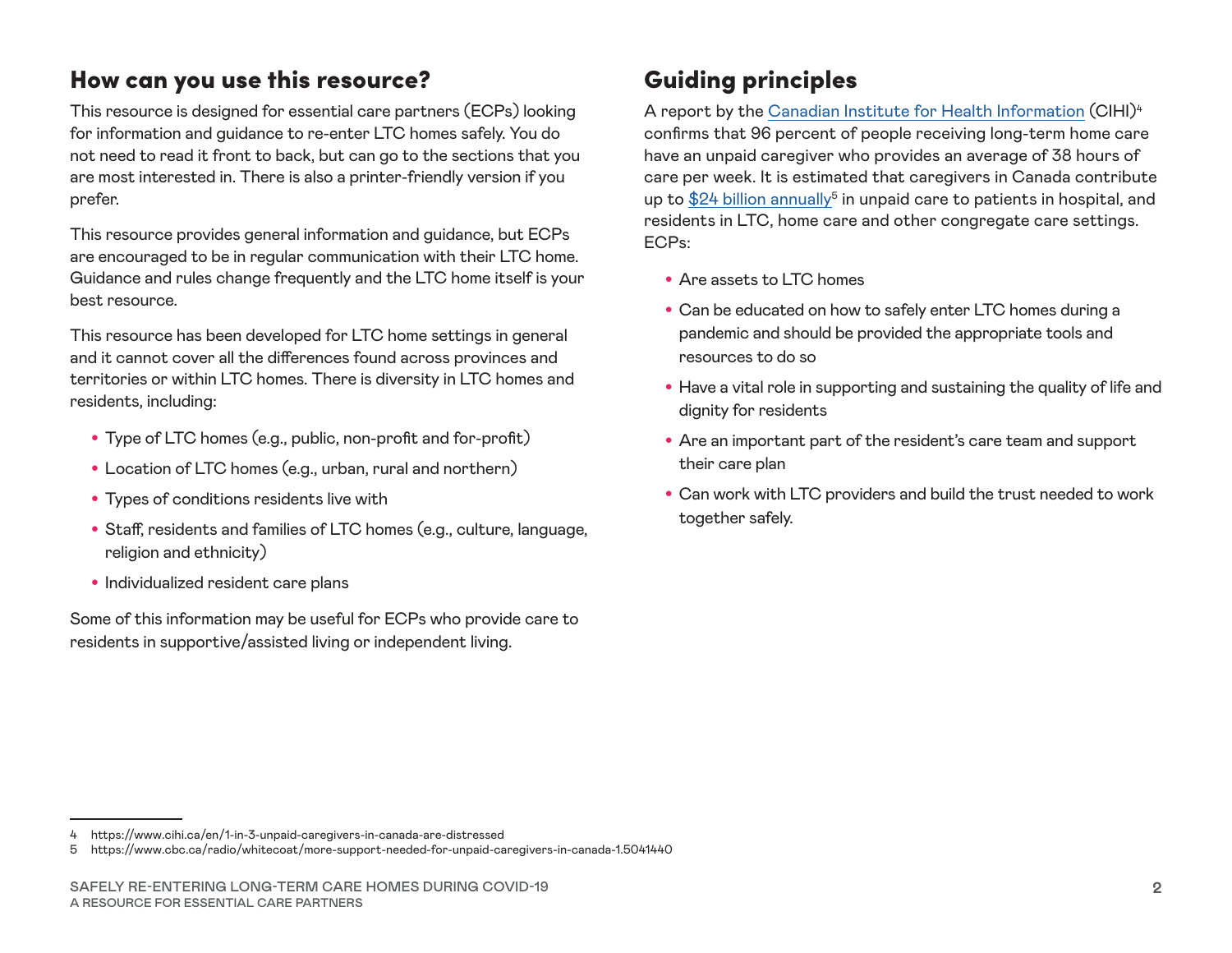### Importance of essential care partners

ECPs are an integral part of the Canadian healthcare system. The value and impact they have is based on evidence. CFHI and CPSI are supporting the role of ECP through the [Essential](https://www.cfhi-fcass.ca/what-we-do/enhance-capacity-and-capability/essential-together)  [Together program.](https://www.cfhi-fcass.ca/what-we-do/enhance-capacity-and-capability/essential-together) 6

ECPs:

- Are more than visitors
- $\bullet$  [Improve resident and staff safety](https://www.cfhi-fcass.ca/docs/default-source/itr/tools-and-resources/policy_guidance_en.pdf)<sup>7</sup> as well as their physical, psychological, emotional well-being
- [Ensure residents, families and essential care partners have a](https://www.cfhi-fcass.ca/docs/default-source/itr/tools-and-resources/policy_guidance_en.pdf)  [voice](https://www.cfhi-fcass.ca/docs/default-source/itr/tools-and-resources/policy_guidance_en.pdf)<sup>8</sup> in the development of policies related to visitors and ECPs
- [Help the resident communicate better](https://www.cfhi-fcass.ca/docs/default-source/itr/tools-and-resources/policy_guidance_en.pdf)<sup>9</sup> with their healthcare teams, which improves staff well-being and job satisfaction.

### **HELPFUL DEFINITIONS**

Essential care partner (ECP): A person who provides physical, psychological and emotional support, as deemed important by the resident. This can include support in decision making, care coordination and continuity of care, including support for minor medical procedures, feeding, ambulation, cognitive stimulation, patient hygiene, medication adherence. ECPs are often vital to ensuring coordination and continuity of care. ECPs can include family members, close friends or other caregivers and are identified by the resident or substitute decision maker.

Also referred to as designated support people, designated caregivers, essential visitors, designated visitors, designated essential visitors, essential care visitors, or partners in care.

Visitor: Individuals who have an important social role but do not participate as active partners in care.

Family caregiver: Individuals who may include relatives and non-relatives as defined by the residents. They may be ECPs or they may play a less active role.

<sup>6</sup> https://www.cfhi-fcass.ca/what-we-do/enhance-capacity-and-capability/essential-together

<sup>7</sup> https://www.cfhi-fcass.ca/docs/default-source/itr/tools-and-resources/policy\_guidance\_en.pdf

<sup>8</sup> https://www.cfhi-fcass.ca/docs/default-source/itr/tools-and-resources/policy\_guidance\_en.pdf

<sup>9</sup> https://www.cfhi-fcass.ca/docs/default-source/itr/tools-and-resources/policy\_guidance\_en.pdf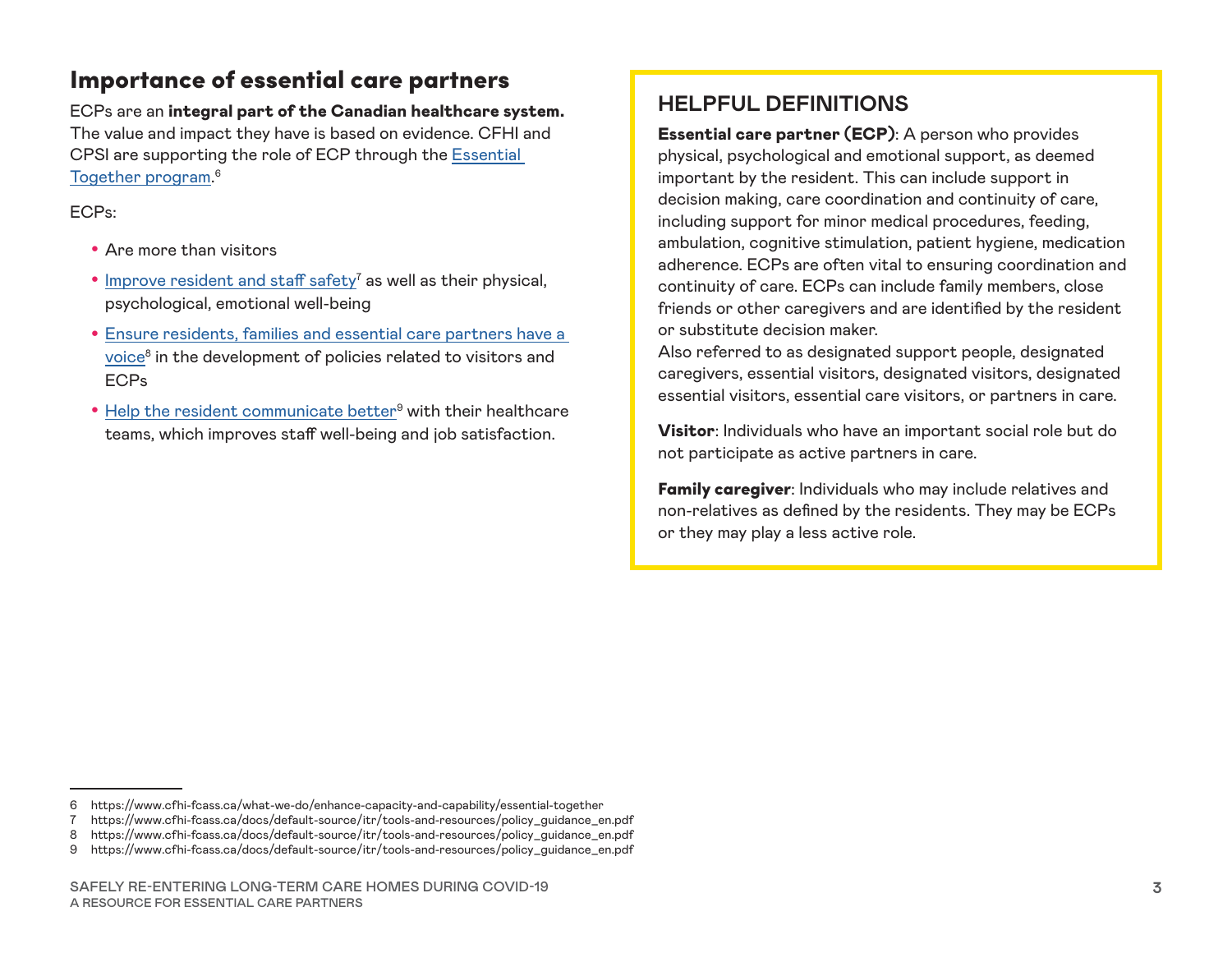# Roles and Responsibilities of Essential Care Partners

There should be clear roles and responsibilities for ECPs that are tailored to each ECP and resident.

#### ECPs:

- Offer a sense of familiarity, comfort, compassion and joy to resident
- Combat loneliness
- Are the eyes, ears, and voice of most medically vulnerable residents
- Can help lessen the symptoms of frailty
- Can ease transition into the LTC home
- Can keep an eye on care quality and advocate for the resident
- Know the resident best (likes, dislikes, preferences, etc.)
- Complements staff's basic care
- Are a key person to communicate with other family members and LTC staff.



Figure 1: There is a role for ECPs. ECPs are connected to the resident and the LTC home and staff, and can contribute to building trust and making decisions.

### What to expect as an ECP

LTC homes:

- Will likely have policies and procedures in place to guide ECPs
- May articulate their value of the role and presence of ECPs differently
- May use different terminology when referring to ECPs (e.g. designated support person)
- May have different levels of experience of working with ECPs.

LTC staff:

• May or may not understand the role or have experience of working with an ECP, but this should not be a barrier for residents or ECPs.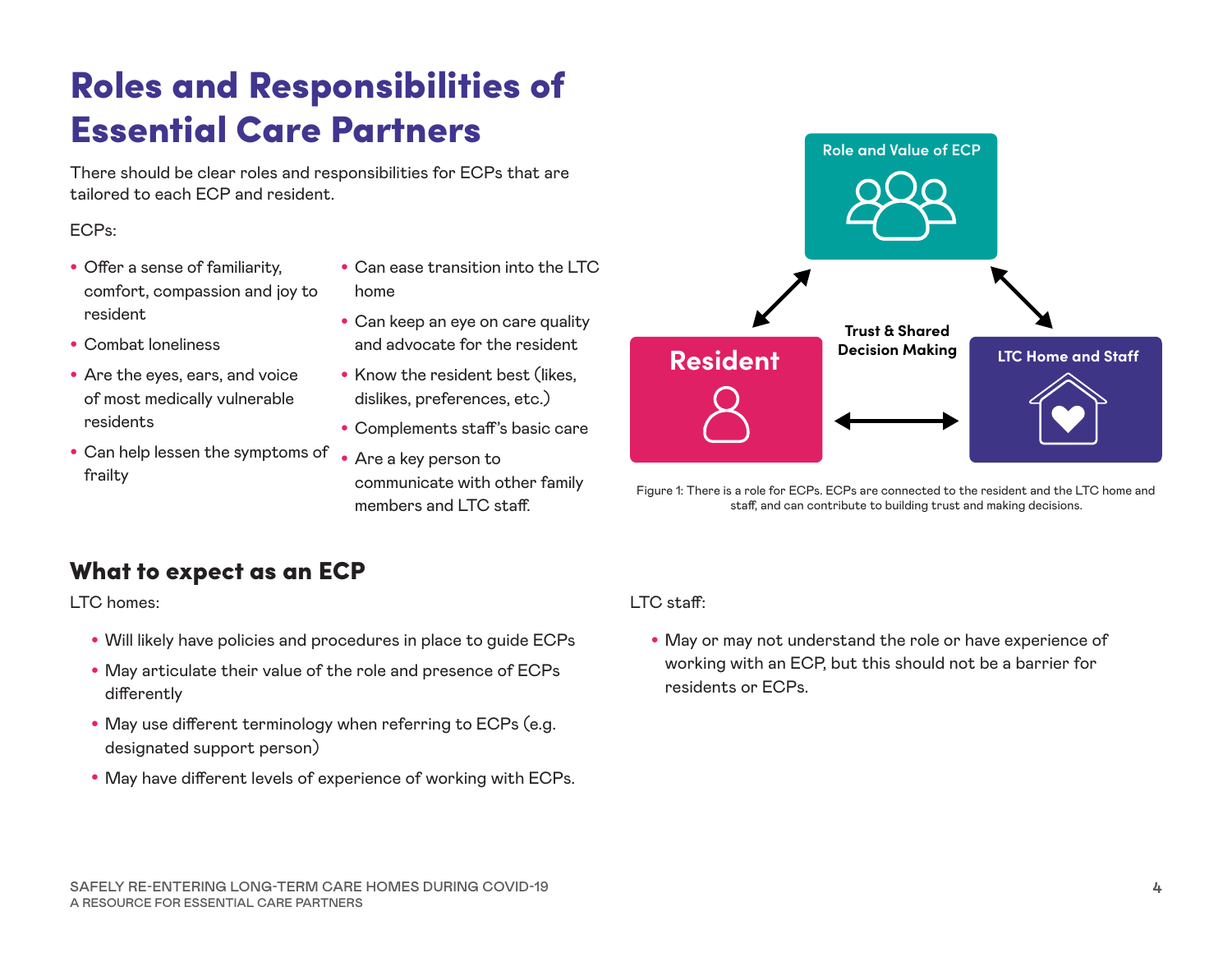### Responsibilities of an ECP

We all have a role to play to keep the LTC home as safe as possible for residents. The safest way for an ECP to re-enter an LTC home is to stay safe from infection of COVID-19 by following public health guidelines (e.g. wearing a mask, physically distancing, reducing social contacts and hand washing).

Always be familiar with the rules to enter the LTC home (e.g. hours of access; visit scheduling process):

- If you're not feeling well, don't go to the LTC home. Try to connect virtually or have another ECP go instead, if allowed.
- Respect the LTC home screening procedures. Know if ECPs need proof of a negative COVID-19 test. Whether you need a test will often mirror how much COVID-19 is spreading in the community. If anything is not clear, check with the LTC home.
- Make sure you know all the ways the LTC home tries to prevent and protect individuals from infection. This could include handwashing and wearing PPE (such as masks, gloves, gowns, etc.).
- Be aware areas of the LTC home you're allowed to access and areas that have restricted access.
- Get vaccinated as soon as possible, if you are able to do so. Some provinces and territories are offering priority vaccines to ECPs (see Appendix A for provincial and territorial vaccination information.)

#### **TOP TIP!**

Public Health Ontario has an online learning module<sup>10</sup> about infection prevention and control.

#### **HELPFUL DEFINITIONS**

[Infection Prevention and Control](https://www.publichealthontario.ca/en/health-topics/infection-prevention-control) (IPAC)11: Evidence-informed practices and procedures that, when applied consistently, can prevent or reduce the risk of transmission of microorganisms.

[Personal Protective Equipment](https://www.canada.ca/en/public-health/services/diseases/2019-novel-coronavirus-infection/guidance-documents/risk-informed-decision-making-workplaces-businesses-covid-19-pandemic.html) (PPE)<sup>12</sup>: Equipment that you may be asked to wear (e.g. gowns, masks, eye protection, face shields or masks with visor attachment) to provide a barrier and help prevent potential exposure to COVID-19.

<sup>10</sup> https://www.publichealthontario.ca/en/education-and-events/online-learning/ipac-courses

<sup>11</sup> https://www.publichealthontario.ca/en/health-topics/infection-prevention-control

<sup>12</sup> https://www.canada.ca/en/public-health/services/diseases/2019-novel-coronavirus-infection/guidance-documents/risk-informed-decision-making-workplaces-businesses-covid-19-pandemic.html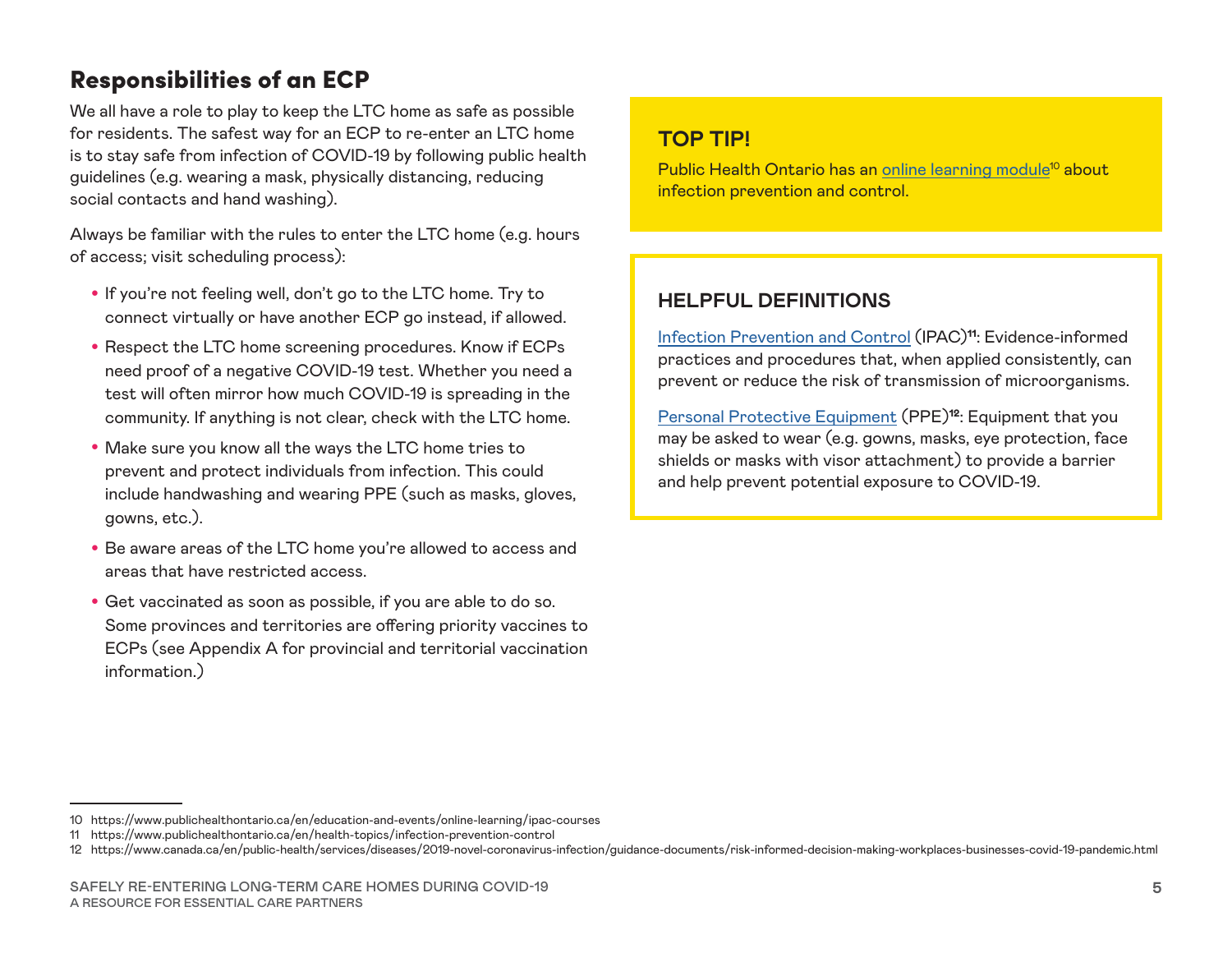# Navigating Caregiving Together: Essential Advice for ECPs

Preventing and controlling infection is one of the most important things ECPs can do to help LTC homes remain safe for residents. Use this checklist as a guide and ask your LTC home for clarification if you don't fully understand the infection prevention and control protocols in place.

#### **TOP TIP!**

Pay attention to the infection rates in your own region and community. If the rate rises, the risk of you contracting or passing on COVID-19 to your resident, other residents and/or LTC staff increases.

#### Preventing Outbreaks **During Outbreaks** During Outbreaks Infection **Prevention** and Control (IPAC) I understand how the LTC home handles COVID testing. The LTC home provides me with **IPAC training and** education [\(example video](https://www.youtube.com/watch?v=GkAYc5wcn0c))<sup>13</sup>. I understand the LTC home's contact tracing procedures. I have confirmed with the LTC home what COVID-19 testing I need. I know the LTC home's contact details and communication process. I know what type of proof of a negative COVID-19 test I need to provide the LTC home. I know the protocols for when people don't comply with IPAC requirements. I know the LTC home's requirements for verbally confirming (attesting) that I am still COVID-19 negative. I know IPAC policies for LTC staff. I know that there is a plan in place if COVID-19 cases increase significantly (surge) in the LTC home. I know how residents will be protected if an outbreak occurs. I know what to do and what happens if the resident I support as an ECP tests positive for COVID-19 and is in isolation. I am aware of what happens if I don't comply with the LTC home's IPAC policies and procedures (e.g., cannot

enter).

#### Infection prevention and control: What do you need to know? What do you need to do?

<sup>13</sup> https://www.youtube.com/watch?v=GkAYc5wcn0c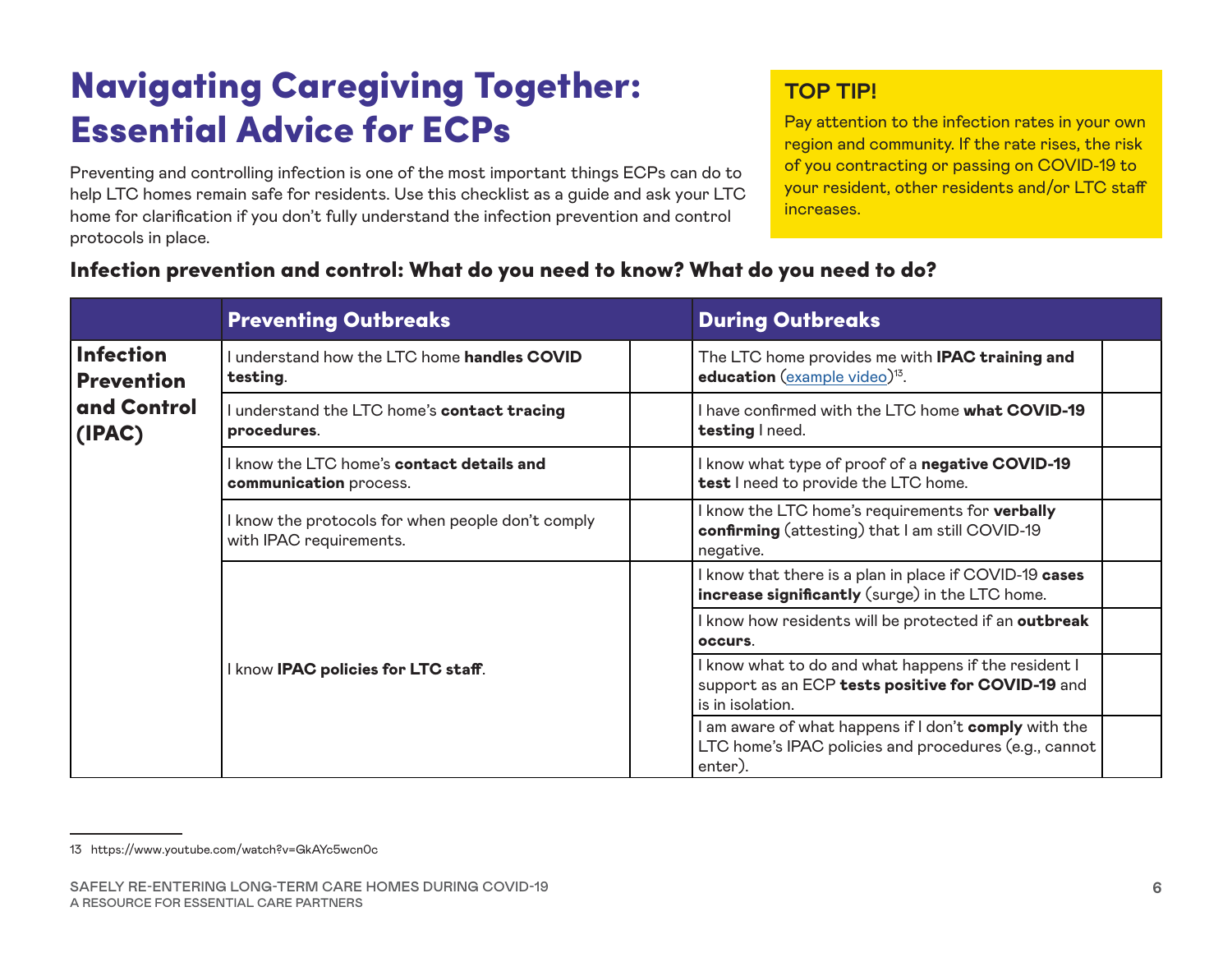### Personal Protective Equipment (PPE): What do you need to know? What do you need to do?

|                                      | <b>Preventing Outbreaks</b>                                                                                 |             | <b>During Outbreaks</b>                            |  |
|--------------------------------------|-------------------------------------------------------------------------------------------------------------|-------------|----------------------------------------------------|--|
| <b>Personal</b><br><b>Protective</b> | I know what PPE is required when present with a<br>resident (e.g., face masks, face shields, gloves, gowns) |             |                                                    |  |
| <b>Equipment</b><br>(PPE)            | The LTC home provides PPE for me                                                                            |             | I know what extra PPE measures are required during |  |
| I have to provide my own PPE         |                                                                                                             | an outbreak |                                                    |  |
|                                      | $\,$ can demonstrate I know how to put on (don) and<br>take off (doff) PPE safely                           |             |                                                    |  |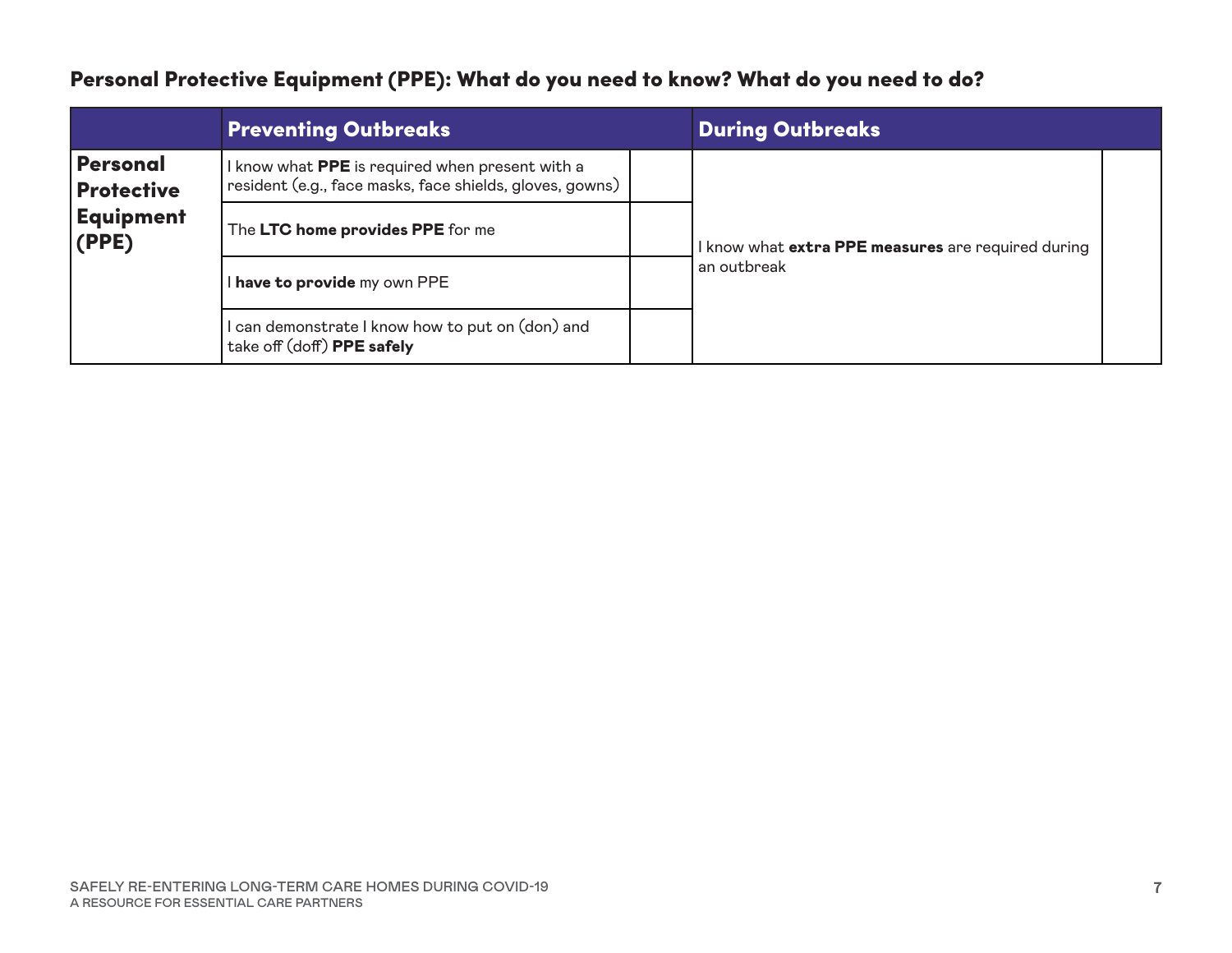#### Essential Communication: Who Should Know What?

Open and transparent communication between the ECP and the LTC home is extremely important. Use this checklist to make sure you, and the LTC home, have all the right information.

#### **Not in Outbreak During Outbreaks** During Outbreaks

I have provided my resident's **contact information** to the LTC home, including their Power of Attorney and contact information for alternates and other designated family members.

This information is clearly documented and posted in the resident's room.

I know the names of key LTC staff (e.g., LTC medical director, family doctor, director of nursing, NPs etc.).

The LTC home knows the name and contact information of my resident's family doctor.

The LTC home knows the name and contact information of any of my resident's specialists.

The LTC home knows all medications, over-the-counter medications, creams and vitamins currently being taken by my resident.

I know how to **contact my resident** (resident tel./email/room #/daytime/after-hours/emergency).

| The LTC home knows the <b>pharmacy</b> or pharmacies used to fill<br>prescriptions when my resident lived in the community. | I know who to write to or call to bring forward a concern or<br>a compliment about LTC home practices or care provided<br>to the resident in event of an emergency or outbreak |
|-----------------------------------------------------------------------------------------------------------------------------|--------------------------------------------------------------------------------------------------------------------------------------------------------------------------------|
| I know the options for <b>virtually visiting</b> my resident, including<br>who to contact and how to arrange this.          | There is a shared understanding of the type of care/<br>support I will offer the resident (e.g. emotional support,<br>feeding, grooming)                                       |
| I know when care conference meetings take place and who<br>attends.                                                         | I and/or the Power of Attorney understand my/our role in<br>the care plan                                                                                                      |
| I know how to set up external care appointments (e.g.,<br>specialist, dentist, optician, etc.).                             | The LTC home knows which physical aids the resident<br>requires (walker, bed railings, etc.)                                                                                   |
| I know the options for in-house assessments and<br>consultations by phone or video.                                         | The LTC home knows resident preferences for care and<br>activities (e.g. favourite activities, TV shows, minimum<br>medication use, comfort)                                   |
|                                                                                                                             | I am made aware of changes to the resident's care plan                                                                                                                         |
| I know how to connect with the Family Council of the LTC<br>home.                                                           | I know who is providing care to the resident and their<br>qualifications, especially if the resident is living with<br>dementia                                                |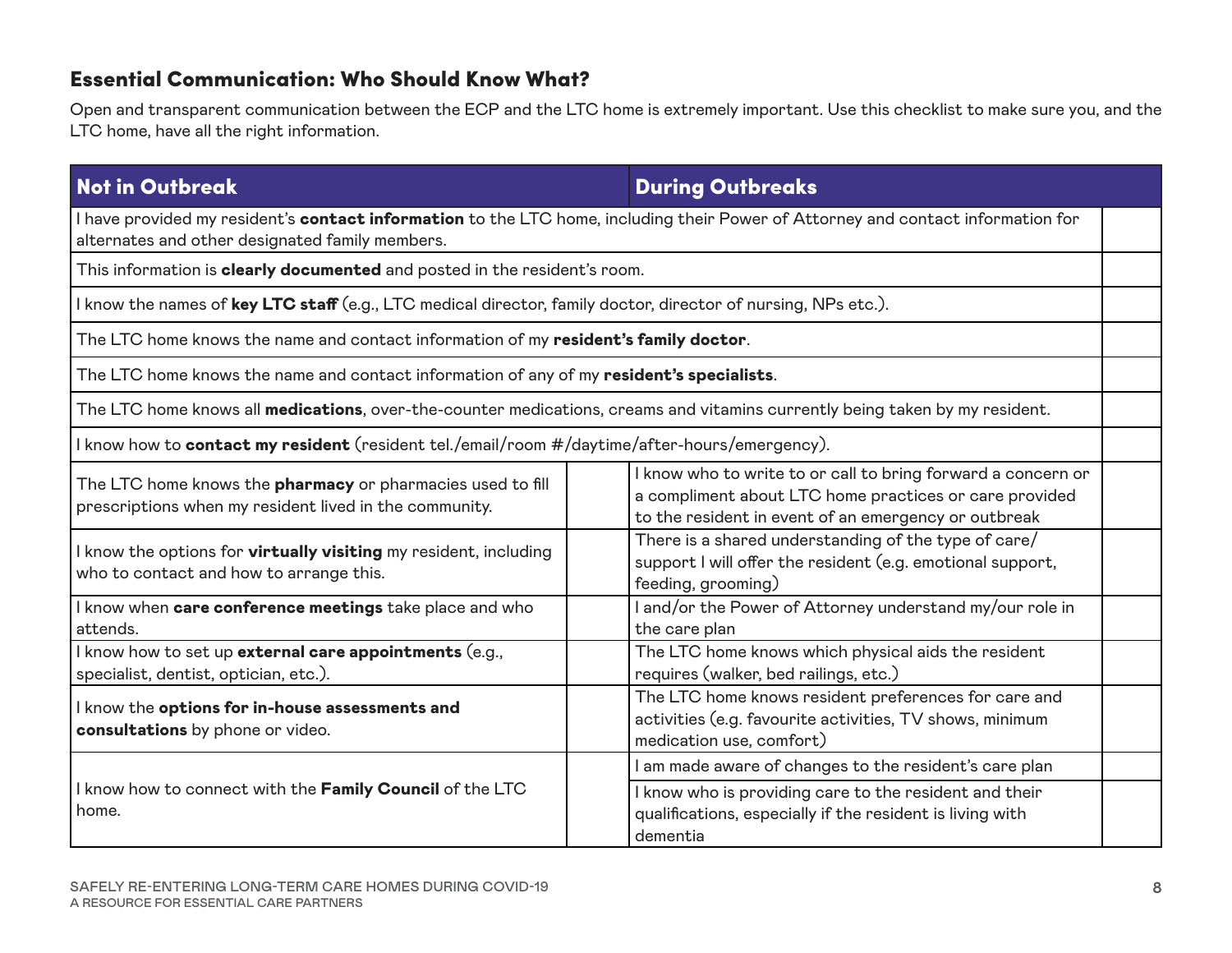# What's the Current State of LTC Homes?

COVID-19 hit residents and staff in LTC homes especially hard during the first wave in the spring of 2020. Outbreaks in LTC homes became common and people in Canada watched in dread as the death toll grew and grew. COVID-19 is still a major issue in LTC homes as the second wave hit in the fall and winter of 2020 and 2021.

These point-in-time statistics highlight the disproportionate impact COVID-19 has had on LTC residents and staff. Statistics change daily and current information can be found on the [National Institute](https://ltc-covid19-tracker.ca/)  [of Ageing Long Term Care COVID-19 Tracker](https://ltc-covid19-tracker.ca/), 14 which is updated twice per week.

#### **HELPFUL DEFINITIONS**

Leadership/Decision Makers in LTC Homes:

Administrator – Responsible for the home's overall management.

Director of nursing and personal care – A registered nurse who supervises and directs the nursing staff and personal care staff of the home.

**Medical director** – An independent physician who evaluates and addresses medical practices, clinical procedures and resident care.

| <b>Percentage of LTC</b><br><b>COVID-19</b> | <b>Homes Affected by LTC Resident Cases</b> | <b>LTC Resident</b><br><b>Deaths</b> | <b>Percentage of all</b><br><b>COVID-19 Deaths</b> | <b>LTC Staff Cases</b> | <b>LTC Staff Deaths</b> |
|---------------------------------------------|---------------------------------------------|--------------------------------------|----------------------------------------------------|------------------------|-------------------------|
| 45%                                         | 54.676                                      | 14,739                               | 66%                                                | 25,092                 | 27                      |

*As of March 16, 2021.*

The pandemic has been particularly difficult for those with loved ones in LTC homes during this time. Banning visitors and essential care partners has worsened the distress, including distress experienced by residents and healthcare providers.

In some instances, a breakdown in trust began to occur between LTC homes, residents and the families and friends who provided compassion and care to them. Not allowing family and friends at the bedside during end-of-life was particularly traumatic. There have also been positive experiences where LTC homes have done their outmost to support and accommodate residents and their families/ECPs remaining connected and engaged.

Provinces and territories and LTC homes have begun to loosen restrictions for essential care partners but often not for visitors. These guidelines are not consistent between and within provinces/territories as the status of the pandemic is not the same interprovincially/ territorially. As LTC homes re-open to ECPs, new screening procedures and ways to control infection have been introduced. ECPs need to know about these new procedures and be aware that they may change frequently.

<sup>14</sup> https://ltc-covid19-tracker.ca/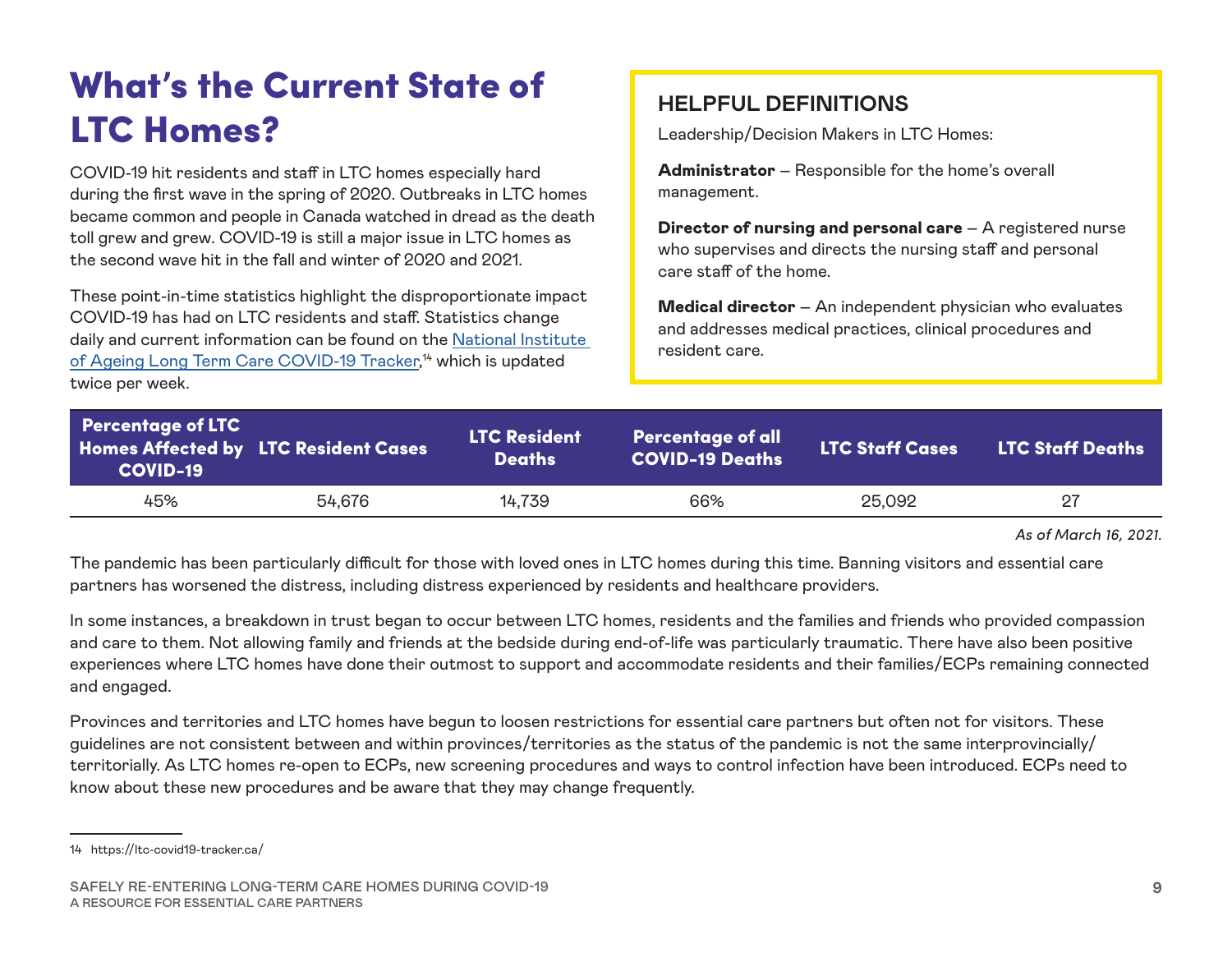#### Unintended harm

LTC homes restricted all visitors in good faith to try and reduce COVID-19 being transmitted person-to-person. It is important to balance the responsibilities of LTC homes to keep residents safe from COVID-19 and the unintended harm caused by not allowing ECPs access to support the physical and mental well-being of residents.

Blanket visitor restrictions are restrictions that extended to all 'visitors' entering a facility, often without exceptions, including ECP. They were issued by provinces and can result in unintended harm<sup>15</sup> to residents, staff and families and friends.

There is limited evidence<sup>16</sup> that ECPs transmit COVID-19 to residents in LTC homes, but we do know that resident [isolation](https://cadth.ca/sites/default/files/covid-19/q2-effects-of-isolation-in-ltc-update1.pdf)<sup>17</sup> can result in increased depression and anxiety and an overall decline in mental health. Increased risk of falls, malnutrition and dehydration can all result from isolation. Residents living with [dementia](http://static1.squarespace.com/static/5c2fa7b03917eed9b5a436d8/t/60083ba121c13d2f8bf7ae67/1611152289641/Care+home+visiting+policies+international+report+19+January+2021.pdf)<sup>18</sup> may also show an increase in behavioural symptoms.

The absence of ECPS to support and assist in resident care has undoubtably contributed to staff stress and burnout. In some case, staff could not consistently provide the level of care necessary to sustain resident well-being. This led to moral distress<sup>19</sup> amongst staff, as they knew they need to do more for their residents but can't due to staffing shortages, lack of time and resources.

While fewer person-to-person interactions may reduce the likelihood of COVID-19 transmission; evidence<sup>20</sup> suggests this must be balanced to support the safe re-entry of ECP in LTC during COVID-19, as long as appropriate measures are put in place and communicated to ECPS.

#### Vaccination Strategies

Vaccinations are being prioritized to residents living in LTC homes. ECPs should make themselves aware of provincial/territorial, regional and the local policies related to vaccination of ECPs, where in some instances they will also be prioritized.

#### **UNINTENDED HARM**

- $\bigvee$  Resident safety
- $\downarrow$  Quality of care
- $\downarrow$  Quality of life
- $\bigcup$  Health outcomes
- $\bigvee$  Continuity of care
- $\bigvee$  Compassion and dignity for residents
- ↑ Distress for residents, staff, ECPs, families and friends
- $\uparrow$  Resident safety incidences

ECPs, families and friends were also worried and stressed about not being able to monitor the well-being of their residents.

#### **TOP TIP!**

ECPs should communicate directly with the LTC home about accessing COVID-19 vaccinations. Vaccination strategies/ priority lists will vary between provinces/territories and regions.

<sup>15</sup> https://www.cfhi-fcass.ca/docs/default-source/itr/tools-and-resources/policy\_guidance\_en.pdf

<sup>16</sup> https://cadth.ca/sites/default/files/covid-19/q1-ltc-visitors-and-infection-rates.pdf

<sup>17</sup> https://cadth.ca/sites/default/files/covid-19/q2-effects-of-isolation-in-ltc-update1.pdf

<sup>18</sup> http://static1.squarespace.com/static/5c2fa7b03917eed9b5a436d8/t/60083ba121c13d2f8bf7ae67/1611152289641/Care+home+visiting+policies+international+report+19+January+2021.pdf

<sup>19</sup> https://www.cpha.ca/moral-distress-healthcare-public-health-issue

<sup>20</sup> https://cadth.ca/sites/default/files/covid-19/q1-ltc-visitors-and-infection-rates.pdf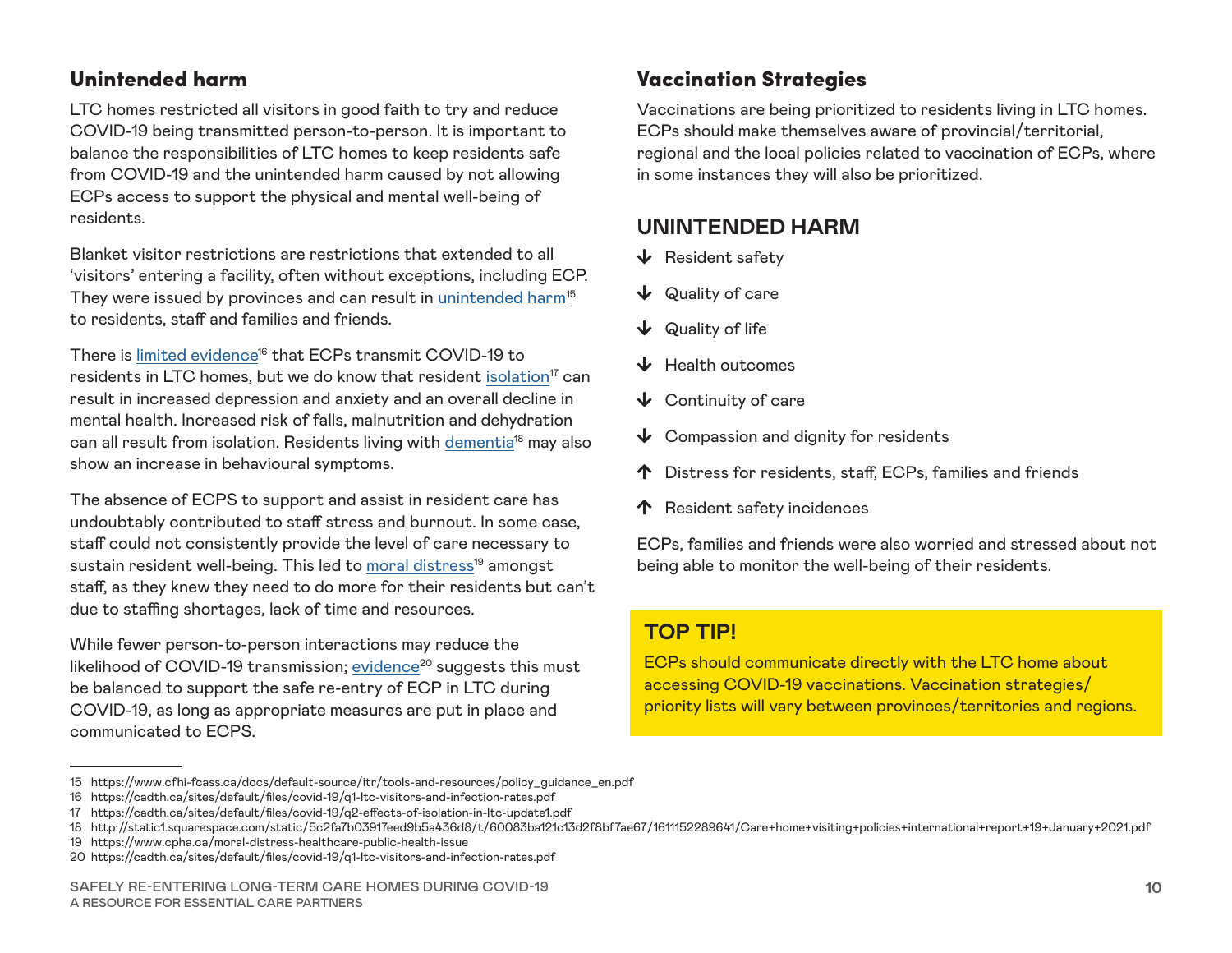# What are the Current Provincial and Territorial Directives?

Provincial and territorial directives on access to LTC homes vary across the country, partly because the administration and delivery of most healthcare is a provincial-territorial responsibility and the impact and status of the COVID-19 pandemic is not the same everywhere.

Although provincial and territorial ministries provide directives, it's up to regional health authorities and LTC homes to interpret and implement them at the local level. Different types of LTC homes often have different decision-making processes and policies.

See Appendix B for links to your province's directives.

Provincial and territorial directives usually contain instructions or guidance on the following:

- Vaccines
- COVID-19 testing
- Visiting and ECP access

#### **HELPFUL DEFINITION**

Provincial/territorial directive: A statement issued by a provincial/territorial government that provides instructions or guidelines indicating how to perform an action or reach a goal; in this case, how to reduce COVID-19 transmission in LTC homes.

#### **TOP TIP!**

LTC homes can interpret and implement these directives differently. It's vital for an ECP to understand what rules, policies and procedures their LTC home has in place and to maintain close communication with the administration and care team.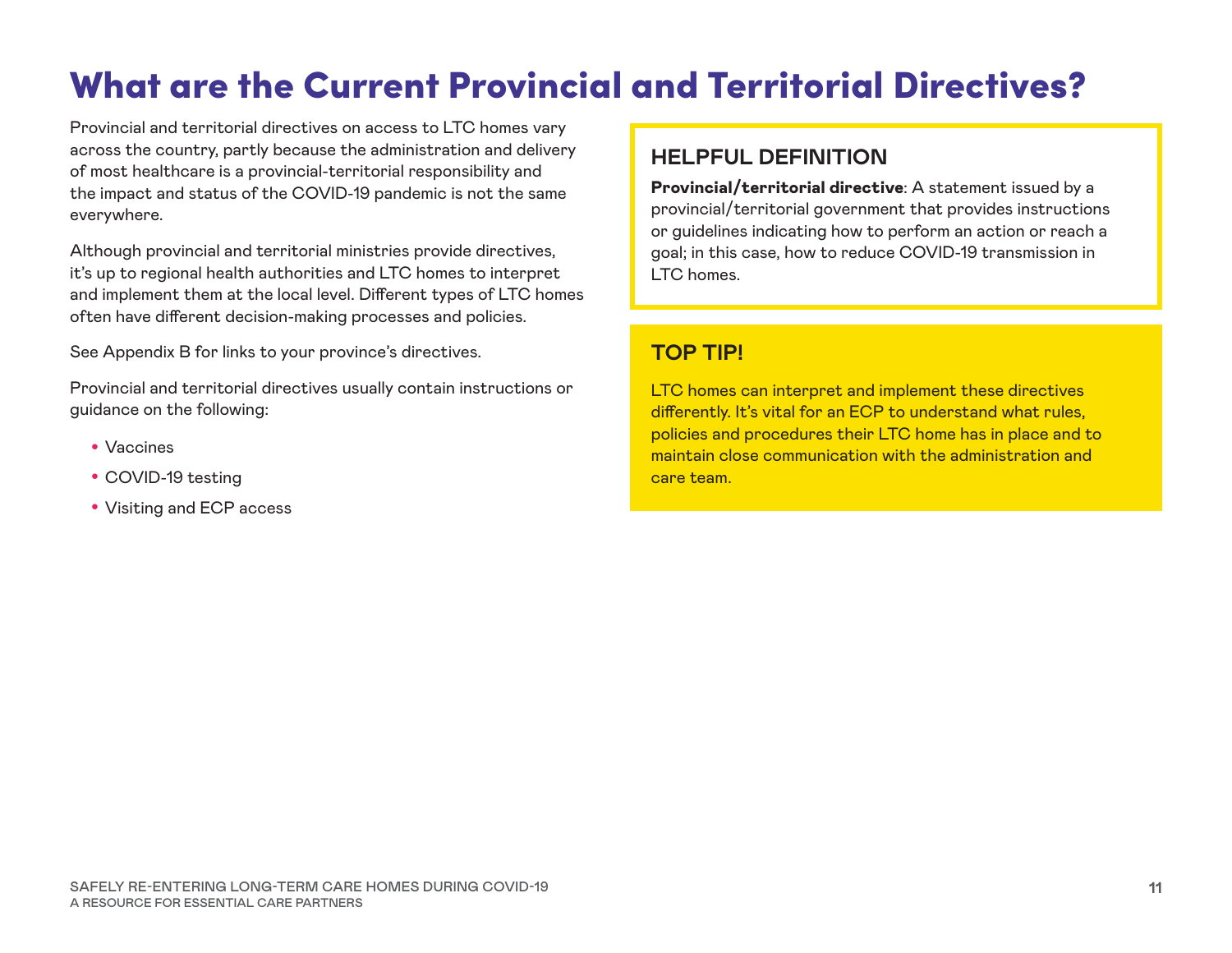# Want More Information?

#### Research and policy

Canadian Foundation for Healthcare Improvement (CFHI)

- [Policy Guidance for the Reintegration of Caregivers as Essential Care Partners](http://www.cfhi-fcass.ca/docs/default-source/itr/tools-and-resources/policy_guidance_en.pdf) (www.cfhi-fcass.ca/docs/default-source/itr/tools-andresources/policy\_guidance\_en.pdf)
- [Evidence Brief: Caregivers as Essential Care Partners](http://www.cfhi-fcass.ca/docs/default-source/itr/tools-and-resources/essential-together/evidence-brief-en.pdf) (www.cfhi-fcass.ca/docs/default-source/itr/tools-and-resources/essentialtogether/evidence-brief-en.pdf)
- [Pandemic Preparedness and Response in Long-Term Care: Self-Assessment](http://www.cfhi-fcass.ca/docs/default-source/itr/tools-and-resources/ltc-_tool_en.pdf) (www.cfhi-fcass.ca/docs/default-source/itr/tools-andresources/ltc-\_tool\_en.pdf)

Canadian Agency for Drugs and Technologies in Health (CADTH)

- [COVID-19 Infection Risk Related to Visitors in Long-Term Care](http://cadth.ca/sites/default/files/covid-19/q1-ltc-visitors-and-infection-rates.pdf) (cadth.ca/sites/default/files/covid-19/q1-ltc-visitors-and-infection-rates.pdf)
- [Psychological and Social Effects/Implications of Isolation for Long-Term Care Residents: Synopsis of Reference Search Results](http://cadth.ca/sites/default/files/covid-19/q2-effects-of-isolation-in-ltc-update1.pdf) (cadth.ca/ sites/default/files/covid-19/q2-effects-of-isolation-in-ltc-update1.pdf)
- [Synopsis of the Evidence on Best Practices for Supporting Staff and Mitigating Concerns during Re-Opening of Long-Term Care Homes](http://cadth.ca/sites/default/files/covid-19/q3-best-practices-for-supporting-staff-final-nov10.pdf) (cadth.ca/sites/default/files/covid-19/q3-best-practices-for-supporting-staff-final-nov10.pdf)

National Institute on Aging

• [Finding the Right Balance: An Evidence-Informed Guidance Document to Support the Re-Opening of Canadian Long-Term Care Homes to](http://static1.squarespace.com/static/5c2fa7b03917eed9b5a436d8/t/5f0f2678f205304ab1e695be/1594828410565/%27NIA+LTC+Visitor+Guidance+Document.pdf)  [Family Caregivers and Visitors during the COVID-19 Pandemic](http://static1.squarespace.com/static/5c2fa7b03917eed9b5a436d8/t/5f0f2678f205304ab1e695be/1594828410565/%27NIA+LTC+Visitor+Guidance+Document.pdf) (static1.squarespace.com/static/5c2fa7b03917eed9b5a436d8/t/5f0f267 8f205304ab1e695be/1594828410565/%27NIA+LTC+Visitor+Guidance+Document.pdf)

Ontario Centres for Learning, Research and Innovation in Long-Term Care

• [Supports during COVID-19 - including Communication at End of Life](https://clri-ltc.ca/covid19/#section2) (https://clri-ltc.ca/covid19/#section2)

Diversity in LTC homes

• [Embracing Diversity: A Toolkit for Supporting Inclusion in Long-Term Care Homes](http://clri-ltc.ca/files/2020/06/Diversity-Toolkit-Working-File_Accessible_June11.pdf) (clri-ltc.ca/files/2020/06/Diversity-Toolkit-Working-File\_Accessible\_June11.pdf)

Virtual visits

• [Virtual Visits Toolkit](http://www.ontarc.com/documents/Virtual/20200331VirtualVisitsToolkit.pdf) (www.ontarc.com/documents/Virtual/20200331VirtualVisitsToolkit.pdf)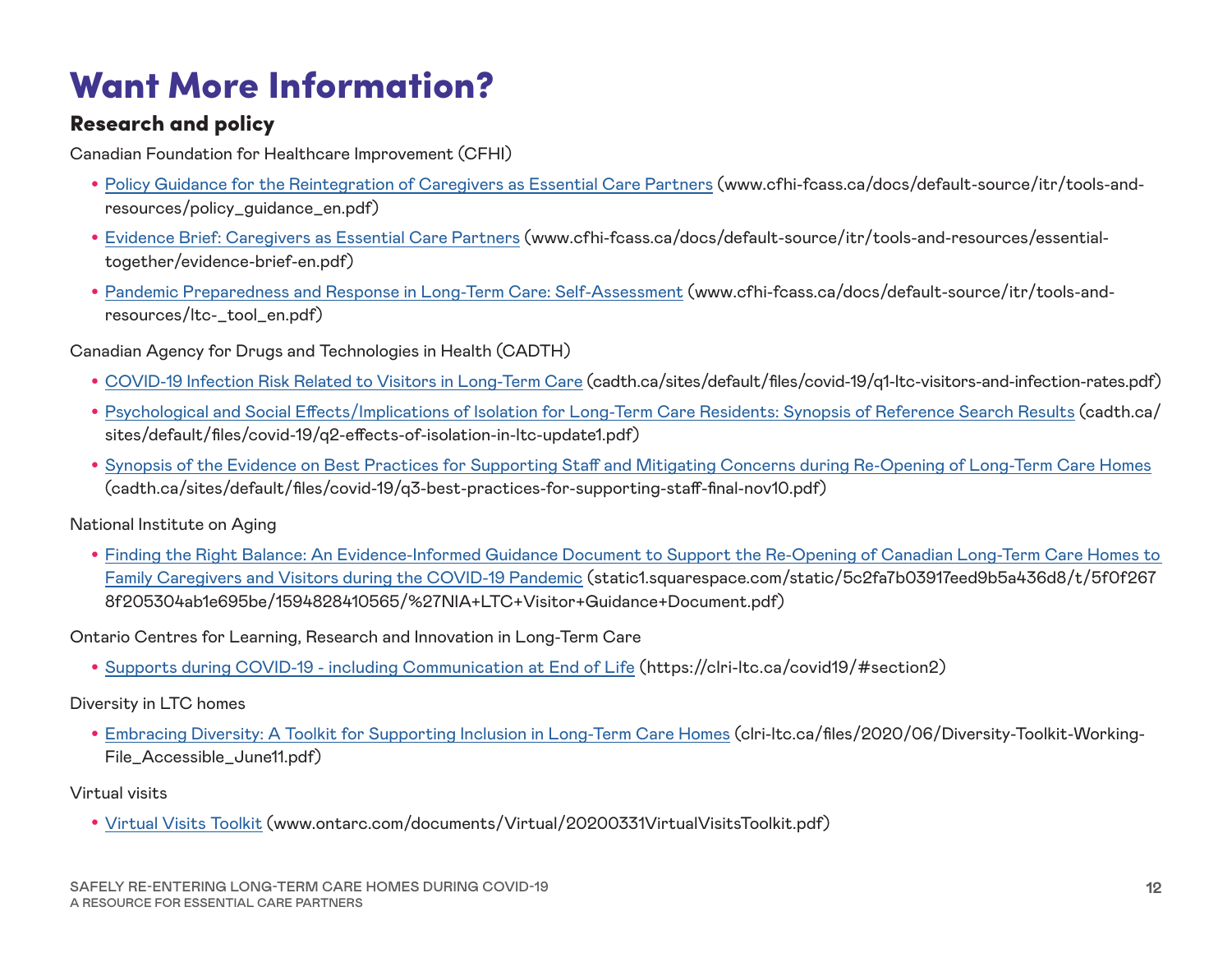# Appendix A: FAQs

#### How do I become an ECP?

If your LTC home recognizes the role of ECPs, it is handled at the LTC home level and should be guided with resident and family input. Make sure you find out the LTC home's policies and procedures about naming an ECP (or ECPs) and who in the LTC home is responsible for this.

#### Is it safe to enter a LTC home when it is in outbreak?

It can be safe to enter a LTC home that is in outbreak, however you should be aware that you could be at an increased risk of contracting COVID-19. You can maximize your safety by following the (extra) infection control procedures that may be put in place by the LTC home.

#### Am I replacing care that LTC staff provide?

No. Staff are still responsible for providing care for basic needs. However, in many instances the staff and ECP work together to support feeding, toileting and mobility. The care an ECP provides includes compassion, advocacy, companionship and anything else to improve a resident's quality of life.

#### What do I do if I have concerns about safety or the care my resident is receiving?

Check in with your LTC home contact first. Contact your local Resident or Family Council for advice. Some provinces also have a Patient Ombudsman office.

#### If I'm an ECP, can I make all the care decisions for my resident?

The resident has first authority on making decisions about their care and support. In some cases, other people may hold legal authority (e.g., power of attorney) or your resident may have 'goals of care' or a living will guiding their medical intervention. ECPs are part of the care and decision-making team.

#### Do residents have rights?

Some provinces, like [British Columbia](http://www2.gov.bc.ca/assets/gov/health-safety/home-community-care/accountability/pdf/adultcare_bill_of_rights.pdf)<sup>21</sup> and Ontario<sup>22</sup>, have a Residents' Bill of Rights. Other provinces and territories have laws that protect medically vulnerable people. Make sure you know about these to support you as an ECP and help keep your resident safe.

<sup>21</sup> www2.gov.bc.ca/assets/gov/health-safety/home-community-care/accountability/pdf/adultcare\_bill\_of\_rights.pdf 22 https://www.ontarc.com/residents-bill-of-rights.html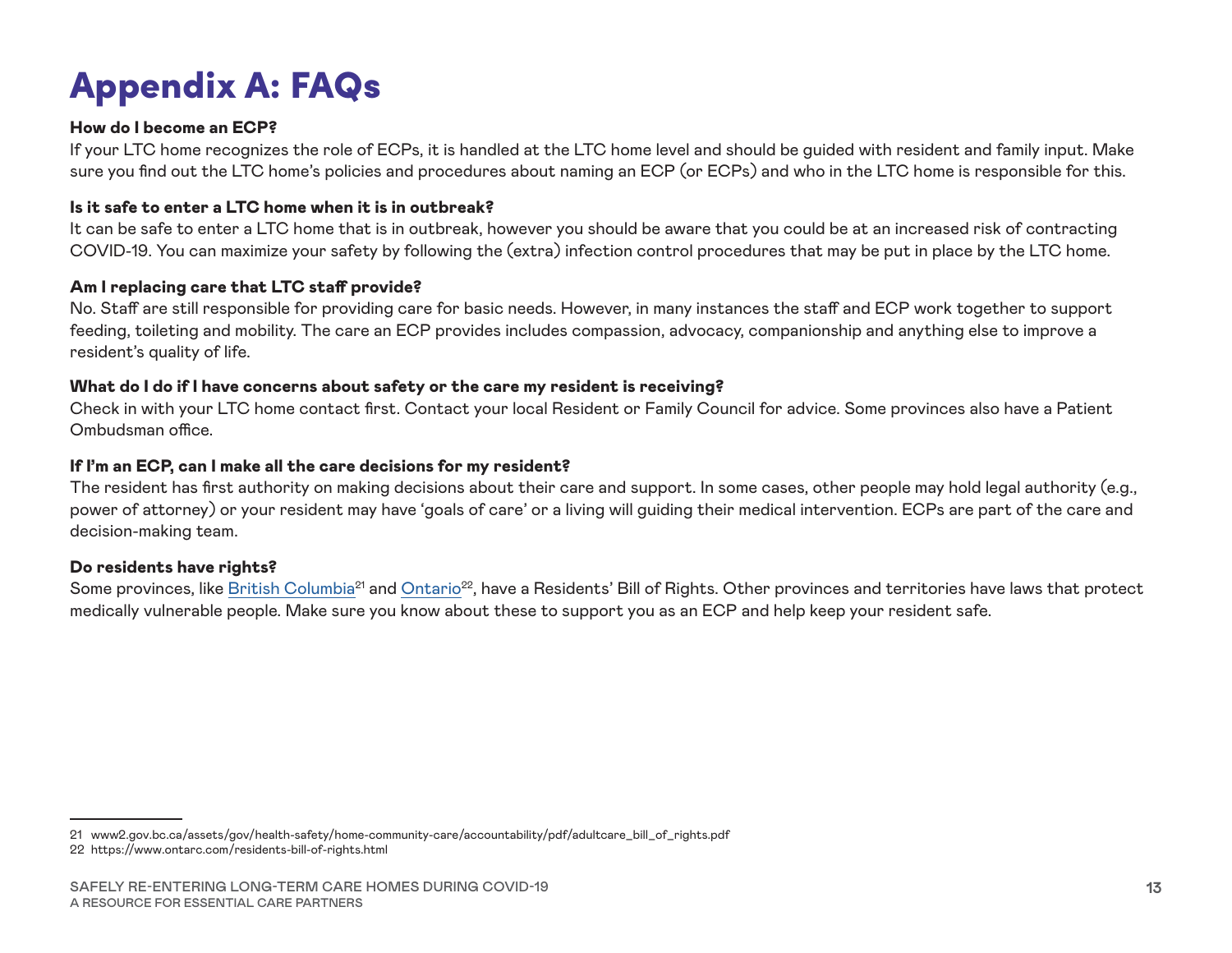# Appendix B: Provincial and Territorial Directives

Provinces and territories have different directives and guidelines for visiting LTC homes, COVID-19 testing and vaccine roll-out (including who will get vaccines first). This table provides links to current provincial and territorial information. Information accurate as of March 16, 2021.

| <b>Province</b> | <b>Visiting Directives</b>                                                                                                                                                                                                                           | <b>Testing Directives</b>                                                                                                                                                                                                       |
|-----------------|------------------------------------------------------------------------------------------------------------------------------------------------------------------------------------------------------------------------------------------------------|---------------------------------------------------------------------------------------------------------------------------------------------------------------------------------------------------------------------------------|
| <b>BC</b>       | www.bccdc.ca/Health-Info-Site/Documents/Visitors_Long-<br>Term_Care_Seniors_Assisted_Living.pdf                                                                                                                                                      | Testing not required                                                                                                                                                                                                            |
| AB              | www.albertahealthservices.ca/topics/Page17001.aspx                                                                                                                                                                                                   | Testing not required                                                                                                                                                                                                            |
| ON              | www.ontario.ca/page/covid-19-visiting-long-term-care-homes                                                                                                                                                                                           | www.ontario.ca/page/covid-19-long-term-care-home-<br>surveillance-testing                                                                                                                                                       |
| QC              | publications.msss.gouv.qc.ca/msss/fichiers/2020/20-210-<br>46WA.pdf                                                                                                                                                                                  | Testing can be provided on request, but is not required                                                                                                                                                                         |
| <b>SK</b>       | www.saskatchewan.ca/government/health-care-<br>administration-and-provider-resources/treatment-<br>procedures-and-guidelines/emerging-public-health-<br>issues/2019-novel-coronavirus/public-health-measures/<br>guidance-for-health-care-facilities | www.saskhealthauthority.ca/news/service-alerts-emergency-<br>events/covid-19/testing-screening-treatment-medical-<br>directives/Documents/Testing/Abbott Panbio Device/CV-19-<br>WS0059-Abbott-Panbio-Assurance-Testing-LTC.pdf |
| <b>MB</b>       | sharedhealthmb.ca/files/covid-19-pch-visitation-principles.pdf                                                                                                                                                                                       | Testing not required                                                                                                                                                                                                            |
| <b>NB</b>       | www2.gnb.ca/content/dam/gnb/Departments/h-s/pdf/arf_<br>visitation_guidance_yellow-e.pdf                                                                                                                                                             | Testing not required                                                                                                                                                                                                            |
| <b>NS</b>       | www.rkmacdonald.ca/wp-content/uploads/2020/11/<br>Guidelines-for-LTC-Facilities-2020_11_23-Final.pdf                                                                                                                                                 | Testing not required                                                                                                                                                                                                            |
| PEI             | www.princeedwardisland.ca/en/information/health-pei/long-<br>term-care-visitation                                                                                                                                                                    | www.princeedwardisland.ca/en/information/health-pei/long-<br>term-care-visitation                                                                                                                                               |
| <b>NL</b>       | www.gov.nl.ca/covid-19/guidelines-for-support-person-<br>designated-visitors/#Long-Term-Personal                                                                                                                                                     | Testing not required                                                                                                                                                                                                            |
| YT              | yukon.ca/en/health-and-wellness/covid-19-information/long-<br>term-care-visitation-guidelines-covid-19                                                                                                                                               | Testing not required                                                                                                                                                                                                            |
| <b>NT</b>       | www.nthssa.ca/en/services/coronavirus-disease-covid-19-<br>updates/visitor-restrictions-and-processes-during-covid-19                                                                                                                                | Testing not required                                                                                                                                                                                                            |
| <b>NU</b>       | www.gov.nu.ca/health/news/covid-19-department-health-<br>services-update                                                                                                                                                                             | Testing not required                                                                                                                                                                                                            |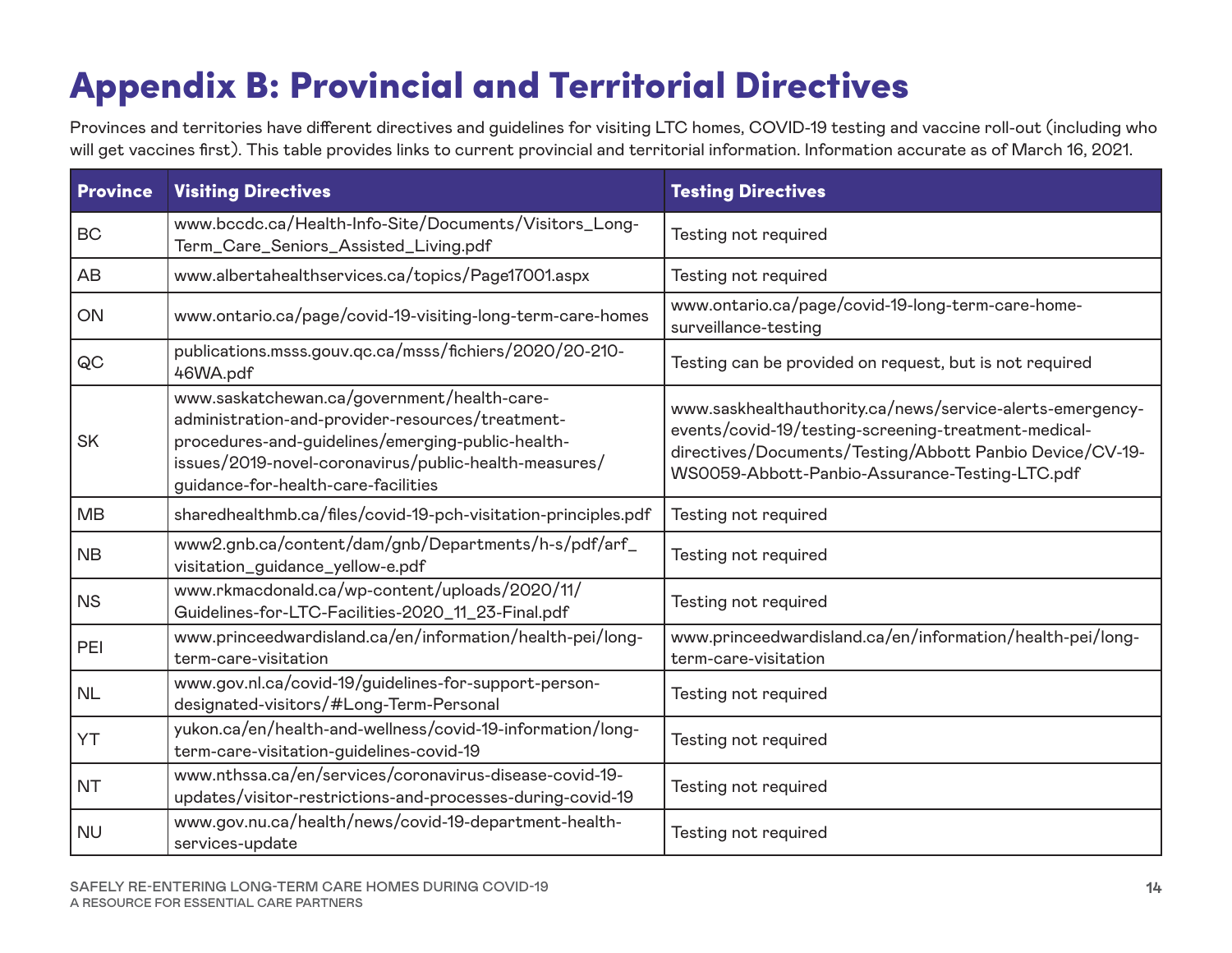| <b>Province</b> | <b>Vaccine Roll-out Information and Priorities</b>                                                                       |
|-----------------|--------------------------------------------------------------------------------------------------------------------------|
| BC              | www2.gov.bc.ca/gov/content/safety/emergency-preparedness-response-recovery/covid-19-provincial-support/vaccines          |
| AB              | www.albertahealthservices.ca/topics/Page17295.aspx                                                                       |
| ON              | www.health.gov.on.ca/en/pro/programs/publichealth/coronavirus/docs/vaccine/COVID-19_LTC_RH_immunization_guidance.<br>pdf |
| QC              | www.quebec.ca/en/health/health-issues/a-z/2019-coronavirus/progress-of-the-covid-19-vaccination/                         |
| <b>SK</b>       | www.saskatchewan.ca/covid19-vaccine                                                                                      |
| <b>MB</b>       | www.gov.mb.ca/asset_library/en/covidvaccine/covid19-vaccine-timeline-01272021.pdf                                        |
| <b>NB</b>       | www2.gnb.ca/content/gnb/en/corporate/promo/covid-19/vaccine.html                                                         |
| <b>NS</b>       | novascotia.ca/coronavirus/vaccine/                                                                                       |
| PEI             | www.princeedwardisland.ca/en/information/health-and-wellness/covid-19-vaccines-and-immunization-program                  |
| <b>NL</b>       | www.gov.nl.ca/covid-19/vaccine/prioritygroups/                                                                           |
| YT              | yukon.ca/en/this-is-our-shot                                                                                             |
| <b>NT</b>       | www.gov.nt.ca/covid-19/en/services/covid-19-vaccine                                                                      |
| <b>NU</b>       | www.gov.nu.ca/health/information/covid-19-vaccination                                                                    |